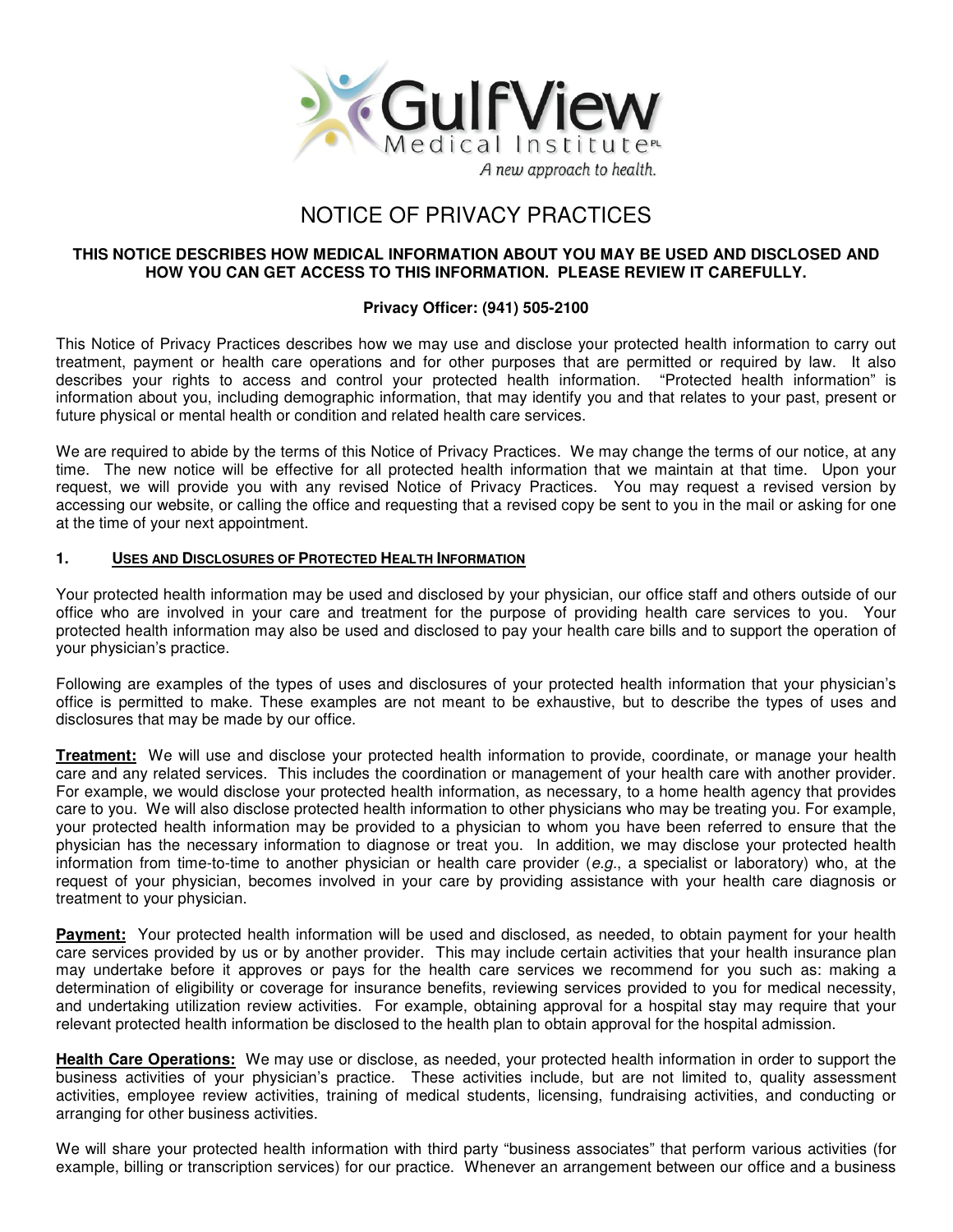associate involves the use or disclosure of your protected health information, we will have a written contract that contains terms that will protect the privacy of your protected health information.

We may use or disclose your protected health information, as necessary, to provide you with information about treatment alternatives or other health-related benefits and services that may be of interest to you. You may contact our Privacy Officer to request that these materials not be sent to you.

We may use or disclose your demographic information and the dates that you received treatment from your physician, as necessary, in order to contact you for fundraising activities supported by our office. If you do not want to receive these materials, please contact our Privacy Officer and request that these fundraising materials not be sent to you.

#### **Other Permitted and Required Uses and Disclosures That May Be Made Without Your Authorization or Opportunity to Agree or Object**

We may use or disclose your protected health information in the following situations without your authorization or providing you the opportunity to agree or object. These situations include:

**Required By Law:** We may use or disclose your protected health information to the extent that the use or disclosure is required by law. The use or disclosure will be made in compliance with the law and will be limited to the relevant requirements of the law. You will be notified, if required by law, of any such uses or disclosures.

**Public Health:** We may disclose your protected health information for public health activities and purposes to a public health authority that is permitted by law to collect or receive the information. For example, a disclosure may be made for the purpose of preventing or controlling disease, injury or disability.

**Communicable Diseases:** We may disclose your protected health information, if authorized by law, to a person who may have been exposed to a communicable disease or may otherwise be at risk of contracting or spreading the disease or condition.

**Health Oversight:** We may disclose protected health information to a health oversight agency for activities authorized by law, such as audits, investigations, and inspections. Oversight agencies seeking this information include government agencies that oversee the health care system, government benefit programs, other government regulatory programs and civil rights laws.

**Abuse or Neglect:** We may disclose your protected health information to a public health authority that is authorized by law to receive reports of child abuse or neglect. In addition, we may disclose your protected health information if we believe that you have been a victim of abuse, neglect or domestic violence to the governmental entity or agency authorized to receive such information. In this case, the disclosure will be made consistent with the requirements of applicable federal and state laws.

**Food and Drug Administration:** We may disclose your protected health information to a person or company required by the Food and Drug Administration for the purpose of quality, safety, or effectiveness of FDA-regulated products or activities including, to report adverse events, product defects or problems, biologic product deviations, to track products; to enable product recalls; to make repairs or replacements, or to conduct post marketing surveillance, as required.

**Legal Proceedings:** We may disclose protected health information in the course of any judicial or administrative proceeding, in response to an order of a court or administrative tribunal (to the extent such disclosure is expressly authorized), or in certain conditions in response to a subpoena, discovery request or other lawful process.

**Law Enforcement:** We may also disclose protected health information, so long as applicable legal requirements are met, for law enforcement purposes. These law enforcement purposes include (1) legal processes and otherwise required by law, (2) limited information requests for identification and location purposes, (3) pertaining to victims of a crime, (4) suspicion that death has occurred as a result of criminal conduct, (5) in the event that a crime occurs on the premises of our practice, and (6) medical emergency (not on our practice's premises) and it is likely that a crime has occurred.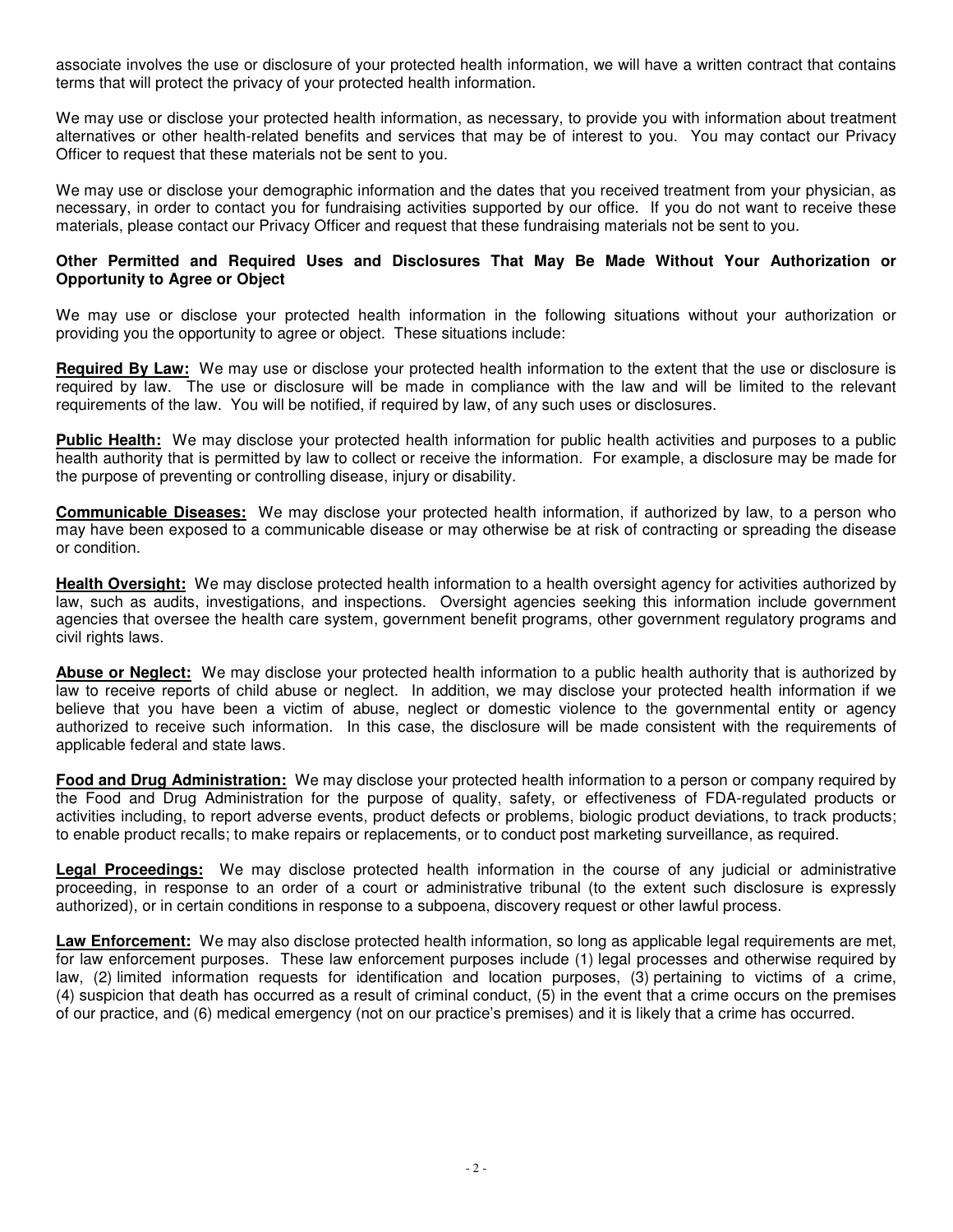**Coroners, Funeral Directors, and Organ Donation:** We may disclose protected health information to a coroner or medical examiner for identification purposes, determining cause of death or for the coroner or medical examiner to perform other duties authorized by law. We may also disclose protected health information to a funeral director, as authorized by law, in order to permit the funeral director to carry out their duties. We may disclose such information in reasonable anticipation of death. Protected health information may be used and disclosed for cadaveric organ, eye or tissue donation purposes.

**Research:** We may disclose your protected health information to researchers when their research has been approved by an institutional review board that has reviewed the research proposal and established protocols to ensure the privacy of your protected health information.

**Criminal Activity:** Consistent with applicable federal and state laws, we may disclose your protected health information, if we believe that the use or disclosure is necessary to prevent or lessen a serious and imminent threat to the health or safety of a person or the public. We may also disclose protected health information if it is necessary for law enforcement authorities to identify or apprehend an individual.

**Military Activity and National Security:** When the appropriate conditions apply, we may use or disclose protected health information of individuals who are Armed Forces personnel (1) for activities deemed necessary by appropriate military command authorities; (2) for the purpose of a determination by the Department of Veterans Affairs of your eligibility for benefits, or (3) to foreign military authority if you are a member of that foreign military services. We may also disclose your protected health information to authorized federal officials for conducting national security and intelligence activities, including for the provision of protective services to the President or others legally authorized.

**Workers' Compensation:** We may disclose your protected health information as authorized to comply with workers' compensation laws and other similar legally-established programs.

**Inmates:** We may use or disclose your protected health information if you are an inmate of a correctional facility and your physician created or received your protected health information in the course of providing care to you.

## **Uses and Disclosures of Protected Health Information Based upon Your Written Authorization**

Other uses and disclosures of your protected health information will be made only with your written authorization, unless otherwise permitted or required by law as described below. You may revoke this authorization in writing at any time. If you revoke your authorization, we will no longer use or disclose your protected health information for the reasons covered by your written authorization. Please understand that we are unable to take back any disclosures already made with your authorization.

#### **Other Permitted and Required Uses and Disclosures That Require Providing You the Opportunity to Agree or Object**

We may use and disclose your protected health information in the following instances. You have the opportunity to agree or object to the use or disclosure of all or part of your protected health information. If you are not present or able to agree or object to the use or disclosure of the protected health information, then your physician may, using professional judgment, determine whether the disclosure is in your best interest.

**Facility Directories:** Unless you object, we will use and disclose in our facility directory your name, the location at which you are receiving care, your general condition (such as fair or stable), and your religious affiliation. All of this information, except religious affiliation, will be disclosed to people that ask for you by name. Your religious affiliation will be only given to a member of the clergy, such as a priest or rabbi.

**Others Involved in Your Health Care or Payment for your Care:** Unless you object, we may disclose to a member of your family, a relative, a close friend or any other person you identify, your protected health information that directly relates to that person's involvement in your health care. If you are unable to agree or object to such a disclosure, we may disclose such information as necessary if we determine that it is in your best interest based on our professional judgment. We may use or disclose protected health information to notify or assist in notifying a family member, personal representative or any other person that is responsible for your care of your location, general condition or death. Finally, we may use or disclose your protected health information to an authorized public or private entity to assist in disaster relief efforts and to coordinate uses and disclosures to family or other individuals involved in your health care.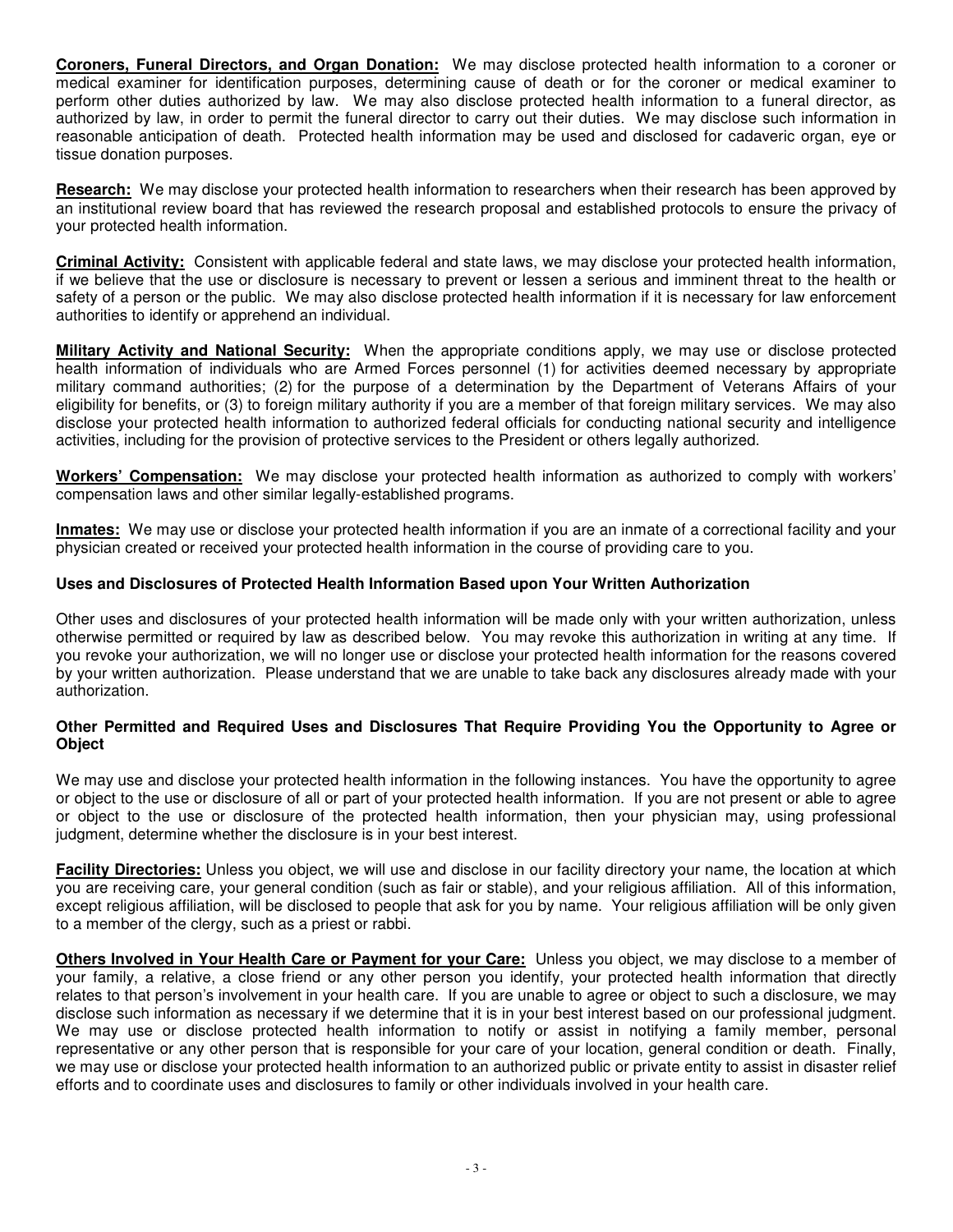## **2. YOUR RIGHTS**

Following is a statement of your rights with respect to your protected health information and a brief description of how you may exercise these rights.

You have the right to inspect and copy your protected health information. This means you may inspect and obtain a copy of protected health information about you for so long as we maintain the protected health information. You may obtain your medical record that contains medical and billing records and any other records that your physician and the practice uses for making decisions about you. As permitted by federal or state law, we may charge you a reasonable copy fee for a copy of your records.

Under federal law, however, you may not inspect or copy the following records: psychotherapy notes; information compiled in reasonable anticipation of, or use in, a civil, criminal, or administrative action or proceeding; and laboratory results that are subject to law that prohibits access to protected health information. Depending on the circumstances, a decision to deny access may be reviewable. In some circumstances, you may have a right to have this decision reviewed. Please contact our Privacy Officer if you have questions about access to your medical record.

**You have the right to request a restriction of your protected health information**. This means you may ask us not to use or disclose any part of your protected health information for the purposes of treatment, payment or health care operations. You may also request that any part of your protected health information not be disclosed to family members or friends who may be involved in your care or for notification purposes as described in this Notice of Privacy Practices. Your request must state the specific restriction requested and to whom you want the restriction to apply.

Your physician is not required to agree to a restriction that you may request. If your physician does agree to the requested restriction, we may not use or disclose your protected health information in violation of that restriction unless it is needed to provide emergency treatment. With this in mind, please discuss any restriction you wish to request with your physician. You may request a restriction in writing, signed by you, and delivered to our office by registered mail.

**You have the right to request to receive confidential communications from us by alternative means or at an**  alternative location. We will accommodate reasonable requests. We may also condition this accommodation by asking you for information as to how payment will be handled or specification of an alternative address or other method of contact. We will not request an explanation from you as to the basis for the request. Please make this request in writing to our Privacy Officer.

**You may have the right to have your physician amend your protected health information.** This means you may request an amendment of protected health information about you in a designated record set for so long as we maintain this information. In certain cases, we may deny your request for an amendment. If we deny your request for amendment, you have the right to file a statement of disagreement with us and we may prepare a rebuttal to your statement and will provide you with a copy of any such rebuttal. Please contact our Privacy Officer if you have questions about amending your medical record.

**You have the right to receive an accounting of certain disclosures we have made, if any, of your protected health information**. This right applies to disclosures for purposes other than treatment, payment or health care operations as described in this Notice of Privacy Practices. It excludes disclosures we may have made to you if you authorized us to make the disclosure, for a facility directory, to family members or friends involved in your care, or for notification purposes, for national security or intelligence, to law enforcement (as provided in the privacy rule) or correctional facilities, as part of a limited data set disclosure. You have the right to receive specific information regarding these disclosures that occur after April 14, 2003. The right to receive this information is subject to certain exceptions, restrictions and limitations.

**You have the right to obtain a paper copy of this notice from us**, upon request, even if you have agreed to accept this notice electronically.

## **3. COMPLAINTS**

You may complain to us or to the Secretary of Health and Human Services if you believe your privacy rights have been violated by us. You may file a complaint with us by notifying our staff of your complaint. We will not retaliate against you for filing a complaint.

You may contact our staff for further information about the complaint process.

This notice was published and becomes effective on October 11, 2010.